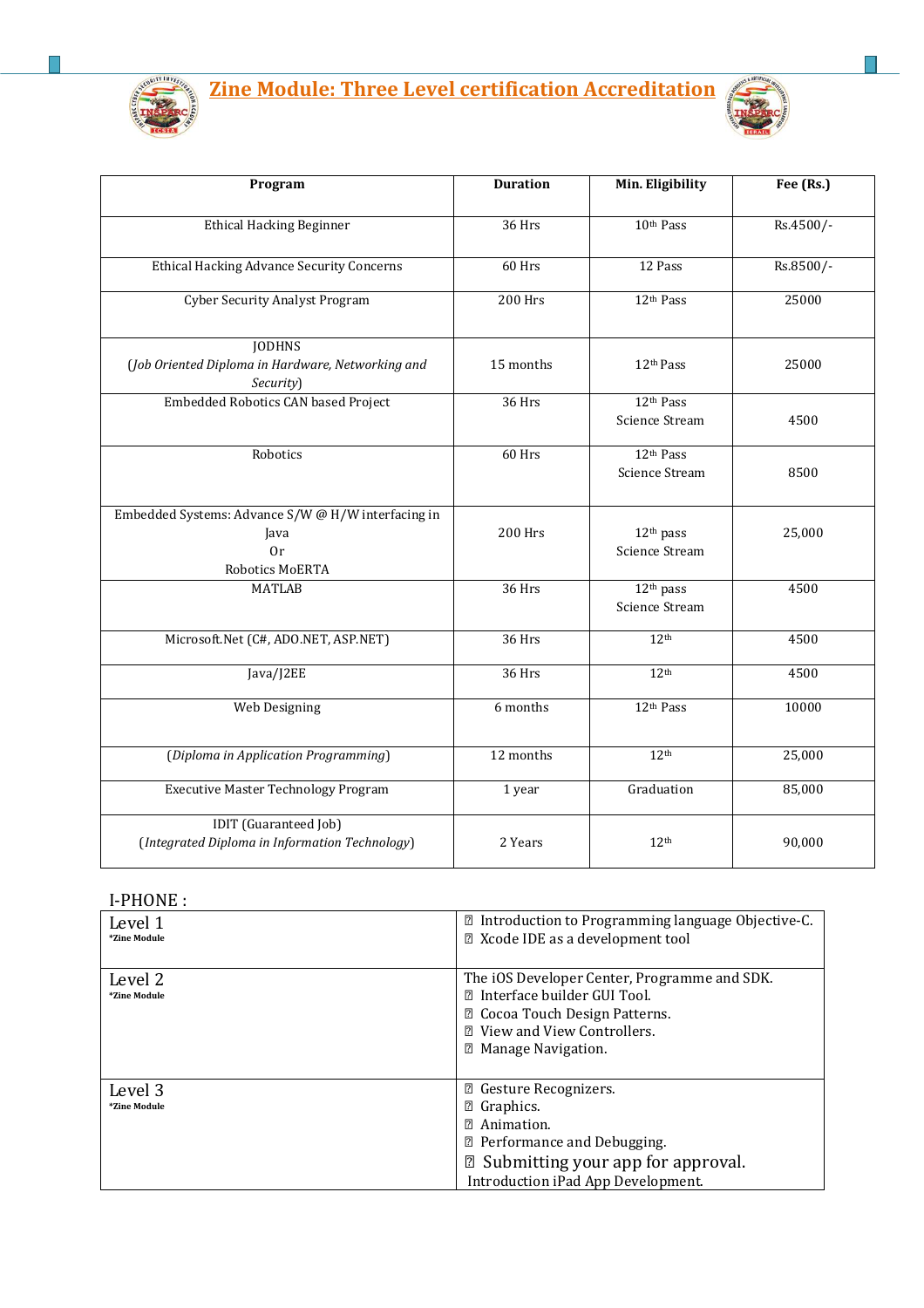| iPhone and iPad virtual Keyboard. |
|-----------------------------------|
|                                   |
|                                   |
|                                   |

#### **Course contents :**  Google's Android : **1) Introduction** Intro to open source. What is open source? License Issues (MPL, GPL, LGPL, etc.) Contrasting and comparing open source vs. traditional development methodologies **2) Mobile Application Development Overview Z** Mobile Devices Profiles Mobile Software Options for development Level 2 **3) Targeting Android The Big Picture** Introducing Android Stacking up Android Booting Android Development an Android application **4) Development Environment** The Android SDK Building an Android application in Eclipse The Android Emulator Debugging **5) User interfaces**  Activity LifeCycle Creating the Activity An Overview of User interfaces Using XML Layouts Selection Widgets Date and Time Tabs Using Menus **Z** Using Fonts The WebView and the WebKit Browser Dialog Boxes: AlertDialog & Toast Using resources **6) Intents and services** Working with Intent classes Listening in with broadcast receivers Building a Service Performing InterProcess Communication Level 3 **7) Storing and retrieving data.** Using preferences Using the filesystem Persisting data to a database Working with ContentProvider classes **8) Networking and Web services** An overview of networking Checking the network status Communication with server socket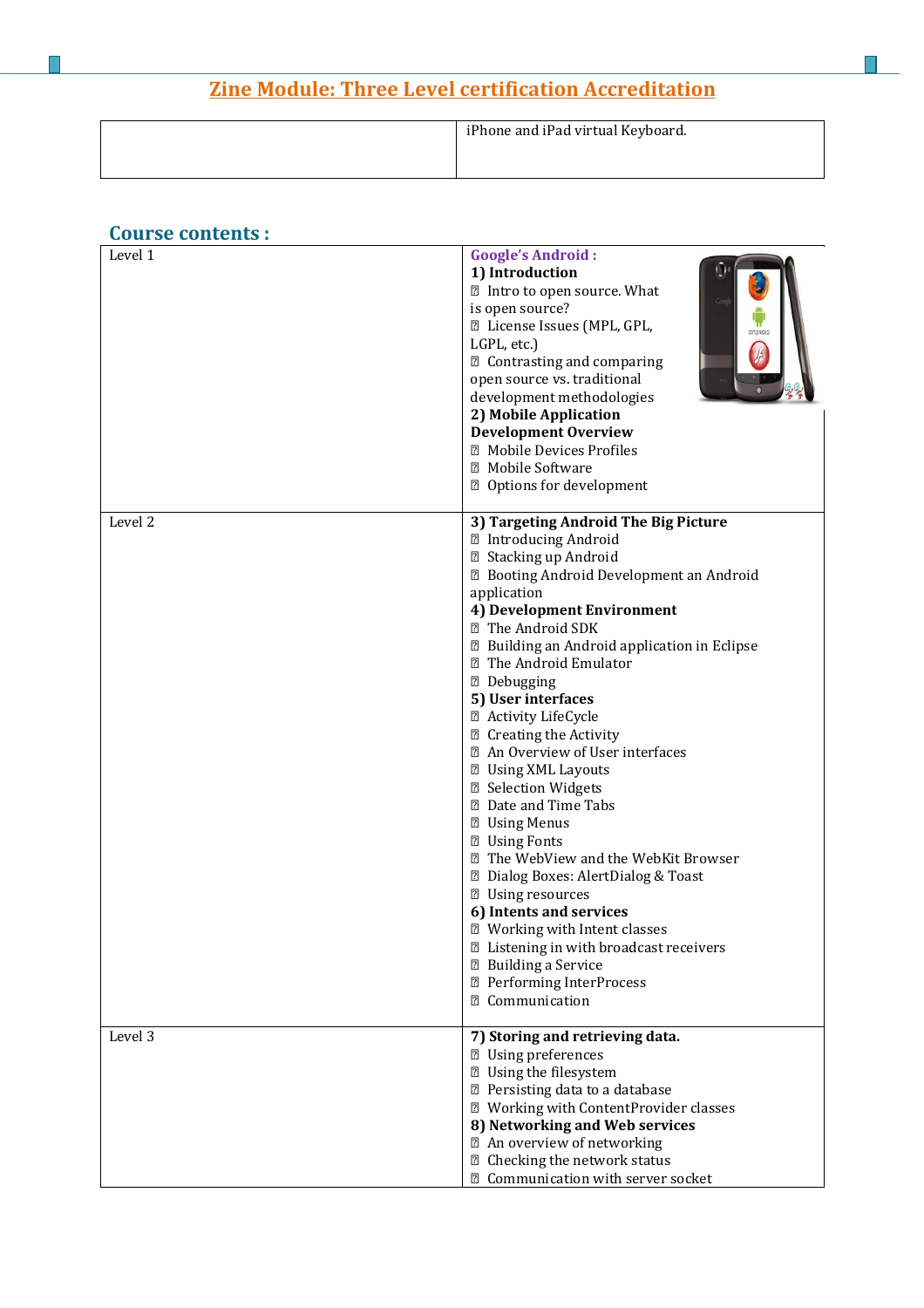| <b>② Working with HTTP</b>                                  |
|-------------------------------------------------------------|
| <b>2</b> Web Services                                       |
| 9) Telephony                                                |
| <sup>2</sup> Telephony background and terms                 |
| 2 Accessing telephony information                           |
| <b>■</b> Interaction with the phone                         |
| 7 Working with messaging SMS                                |
| 10) Graphics and Animation                                  |
| <b>2</b> Drawing graphics in Android                        |
| <b>2</b> Animations                                         |
| 11) Multimedia                                              |
| <b>2</b> Introduction to multimedia                         |
| $\mathbb{Z}$ Playing audio                                  |
| <b>■ Playing video and Capturing media</b>                  |
| <b>12) Location Services</b>                                |
| <b>sqrt82 Simulating your location within the emulator</b>  |
| Using LocationManager and LocationProvider                  |
| Working with maps<br>$\boxed{2}$                            |
| <b>sqrt2 Converting places and addresses with Geo Coder</b> |
|                                                             |

#### SEO (SEARCH ENGINE OPTIMIZATION ) TRAINING :

SEO stands for "search engine optimization." It is the process of getting traffic from the "free," "organic," "editorial" or "natural" listings on search engines. All major search engines such as Google, Yahoo and Bing have such results, where web pages and other content such as videos or local listings are shown and ranked based on what the search engine considers most relevant to users. Payment isn't involved, as it is with paid search ads.

In SEO Course we begin right from the fundamentals such as fine page structure, keyword selection and meta tags to further advanced skills like designing search engine friendly content, architecture issues, and many other guidelines & actions we chosen and developed along the way. We also research into the passionately challenged discussion over search engine spam i.e. what it is; why not do it, and how to optimize a site successfully without getting banned.

| Level 1<br><i>*Zine Module</i> | A: Introduction to Ethical Hacking<br><b>② B: Ethics and the Hacker</b><br>$\mathbb{Z}$ C: Hacking Legalities<br><b>2</b> D: Foot printing Concepts<br><b>Z</b> E: Web Foot printing Tools<br><b>Session 1</b><br><b>Z</b> F: Local Foot printing Tools<br><b>②</b> G: Scanning for Gold<br>Session 2<br><b>Z.</b> A: Mastering Scanning Tools<br>$\mathbb{R}$ B: Enumeration<br>$\mathbb{R}$ C: Passwords<br><b>2</b> D: Password Cracking Tools<br><b>Z</b> E: Ownership Privileges<br>$\mathbb{Z}$ F: Trojan Horses<br><b>2</b> G: Sniffers |
|--------------------------------|------------------------------------------------------------------------------------------------------------------------------------------------------------------------------------------------------------------------------------------------------------------------------------------------------------------------------------------------------------------------------------------------------------------------------------------------------------------------------------------------------------------------------------------------|
| Level 2<br><i>*Zine Module</i> | Session 3<br><b>Z</b> A: ARP, MAC, and DNS<br><b>E</b> B: DoS Attacks<br><b>② C: Social Engineering</b><br><b>D:</b> Advanced Social Engineering                                                                                                                                                                                                                                                                                                                                                                                               |

### **Course contents for Ethical Hacking**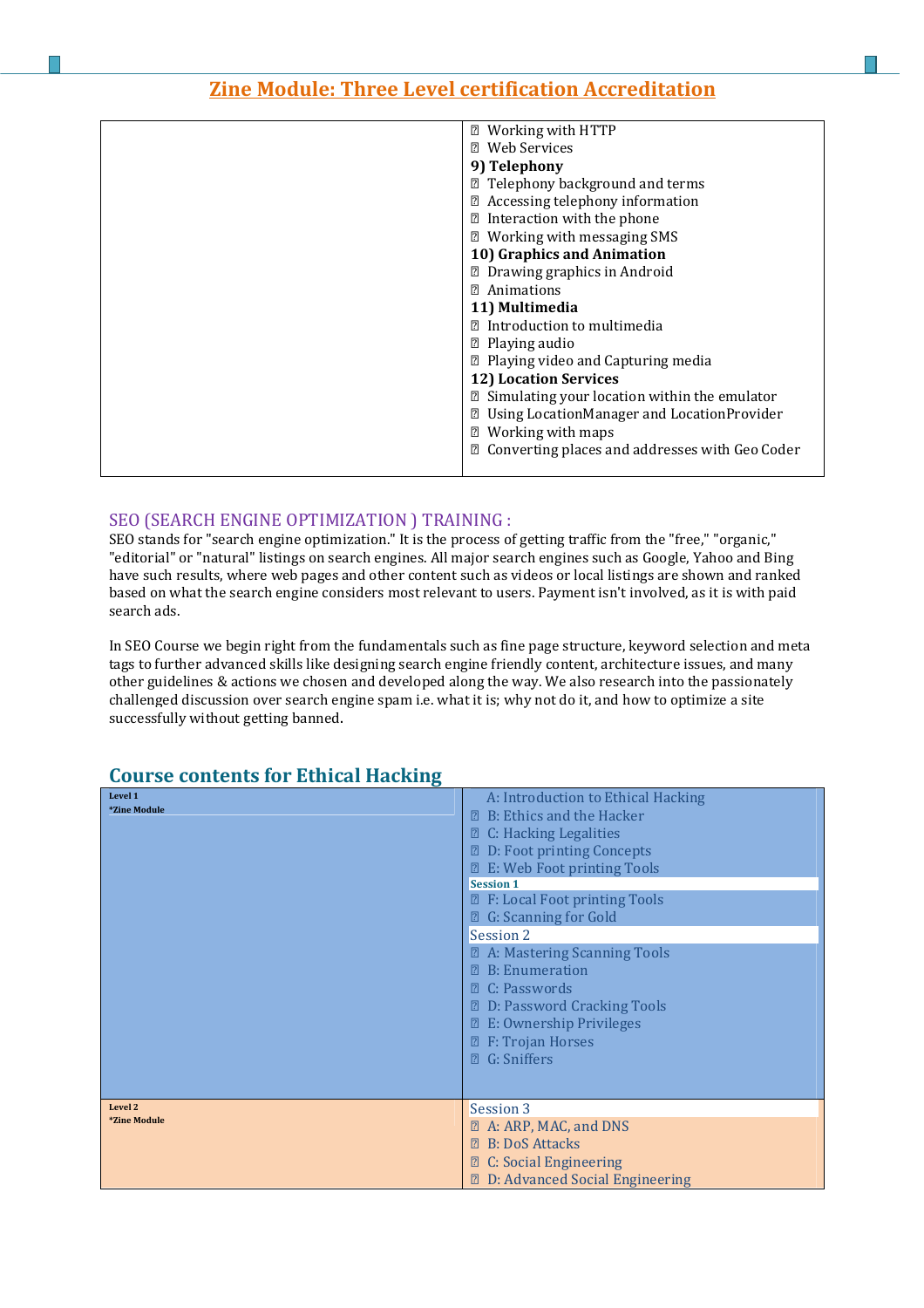|              | <b>Z</b> E: Session Hijacking                                                                                               |
|--------------|-----------------------------------------------------------------------------------------------------------------------------|
|              | <b>2 F: Web Servers</b>                                                                                                     |
|              | <b>2</b> G: Hacking Web Servers                                                                                             |
|              | <b>Z</b> H: Web Applications                                                                                                |
|              | <b>2 I: Cracking Web Passwords</b>                                                                                          |
|              | Session 4                                                                                                                   |
|              | <b>Z</b> A: SQL Injections                                                                                                  |
|              | <b>2 B: SQL Attacks</b>                                                                                                     |
|              | <b>Z</b> C: Wireless Vulnerabilities                                                                                        |
|              | <b>P. D. WEP Attacks</b>                                                                                                    |
|              | <b>② E: WPA and EAP</b>                                                                                                     |
|              | <b>2</b> F: Viruses and Worms                                                                                               |
|              | <b>Z</b> G: Physical Security Policies                                                                                      |
|              |                                                                                                                             |
| Level 2      | Session 5                                                                                                                   |
| *Zine Module | 2 A: Implementing Physical Security                                                                                         |
|              | $\mathbb{R}$ B: Linux                                                                                                       |
|              | <b>Z</b> C: Compiling Linux                                                                                                 |
|              |                                                                                                                             |
|              |                                                                                                                             |
|              | <b>Z</b> D: Intrusion Monitoring Systems                                                                                    |
|              | <b>Z</b> E: Evading IMS<br><b>图 F: Buffer Overflows</b>                                                                     |
|              | Session 6                                                                                                                   |
|              |                                                                                                                             |
|              | <b>2</b> A: Cryptography                                                                                                    |
|              | <b>Z</b> B: Symmetric Cryptography                                                                                          |
|              | <b>2 C: Multi-Hat Hacking</b>                                                                                               |
|              | <b>2</b> D: Computer Forensics<br><b>2 E: Hack Prevention</b>                                                               |
|              |                                                                                                                             |
|              | <b>Z</b> F: Security Policies<br>Session 7: Research and Live Hacking                                                       |
|              |                                                                                                                             |
|              | 2 A: SIM cloning a Ethical way                                                                                              |
|              | <b>sqrt</b> B: Credit Card or ATM card cloning possibilities<br><b>sqrt2</b> C: How to create a secure server with CERT std |

#### *Embedded Systems & Robotics*

This is a list of materials for the Embedded & Robotics course lectures. Slides are the slides beamed during lectures; handouts are printable version of slides with basic equations and some explanations. It is recommended to print<br>handouts before lecture and make notes into the material during lectures. handouts before lecture and make notes into the material during lectures.

# **Literature : Level 1 4500 INR**

Introduction, slides Introduction to embedded system.

- 1.a)Microcontroller ATMEL 8051(89s8252/89c51)
- 1. B) Deep understanding with microcontroller.
- 1. c) Embedded in c language + Assembly language.
- 1.d)Program +code+execution+miniproject(in last or in parallel)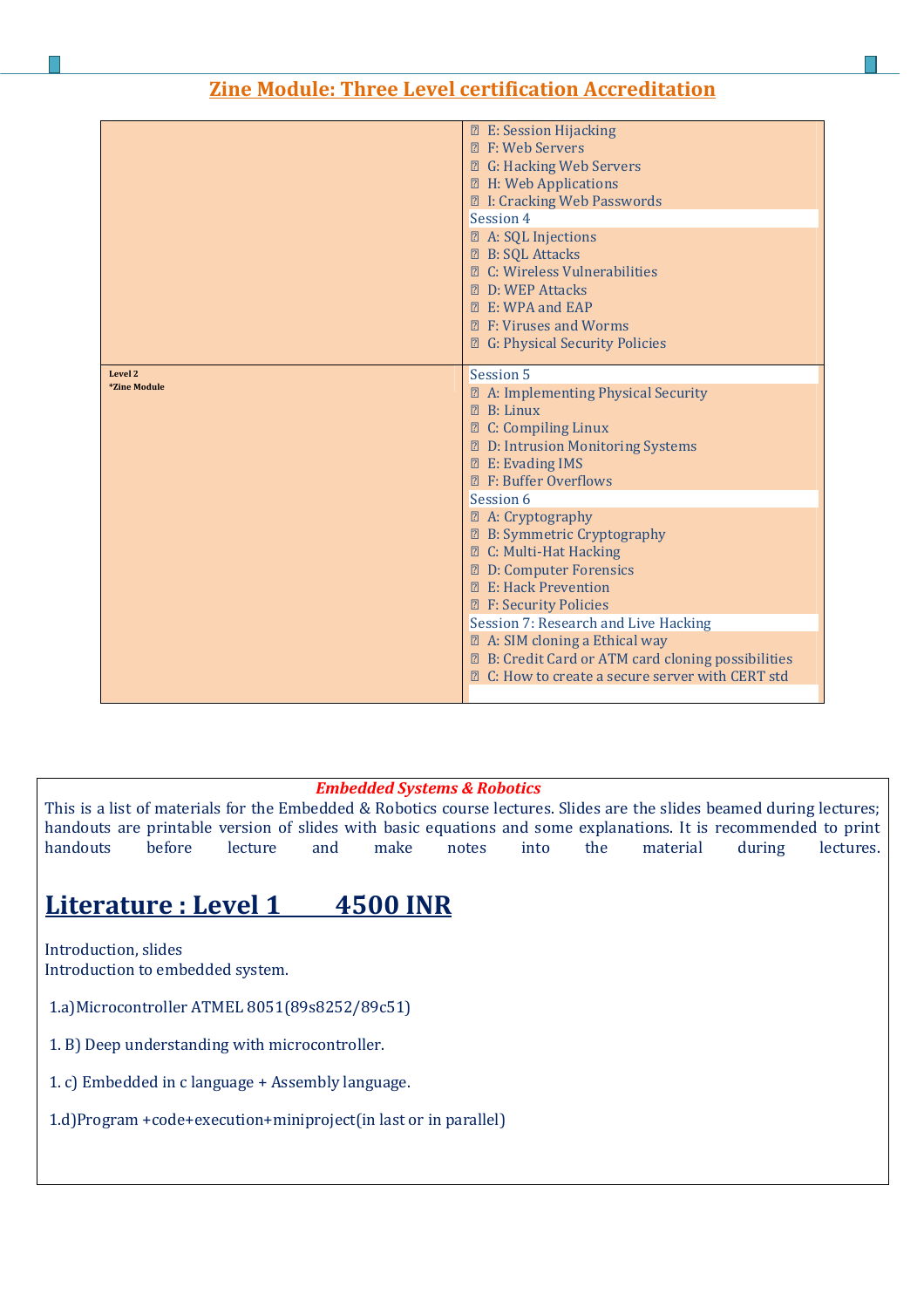# **Literature : Level 2 85,00 INR**

Introduction, slides Operating system

ı

#### ARM 7 TDMI

32 bit microcontroller basics/pipelining Execution/features/Instructions set architecture.

Device drivers

Embedded Communications. CAN/MODBUS/WLAN/BLUETOOTH/SPI/I2C

Real time operating system.(RTOS) Robot introduction and linkage with Embedded.(A practical session) Additional course contents of Batch Mastering embedded.

## **Literature : Level 3 25000 INR**

Introduction, slides Kinematics (slides) Main Project.

VX-Works

\*\*Java wired interfacing \*\* port interfacing.etc.

MoRETA(Modular robot for extreme terrain access-MIT university project for NASA ) type project

Kinematics of serial manipulators (slides) Kinematics of serial manipulators (handouts) Denavit-Hartenberg step by step (by Tomas Pajdla) (slides) Inverse kinematics of 6-DOF serial robot (slides) Inverse Kinematics of 6-DOF serial robot - (handouts) Kinematics of parallel manipulators (slides) Kinematics of parallel manipulators (handouts) Differential Kinematics (Slides) Differential kinematics (handouts) Statics (Slides) Statics (handouts) Robot Control (slides) Robot Control (handouts) Mobile Robots Navigation(slides) Mobile Robots Navigation (handouts)

# **Time plan for Level 3**

- 1. Introduction, applications of robots
- 2. Kinematics, terminology, degrees of freedom, structures
- 3. Body in the coordinate system, transformation of coordinates
- 4. Open kinematic chain, direct kinematics
- 5. Denavit-Hartenberg notation
- 6. Inverse kinematics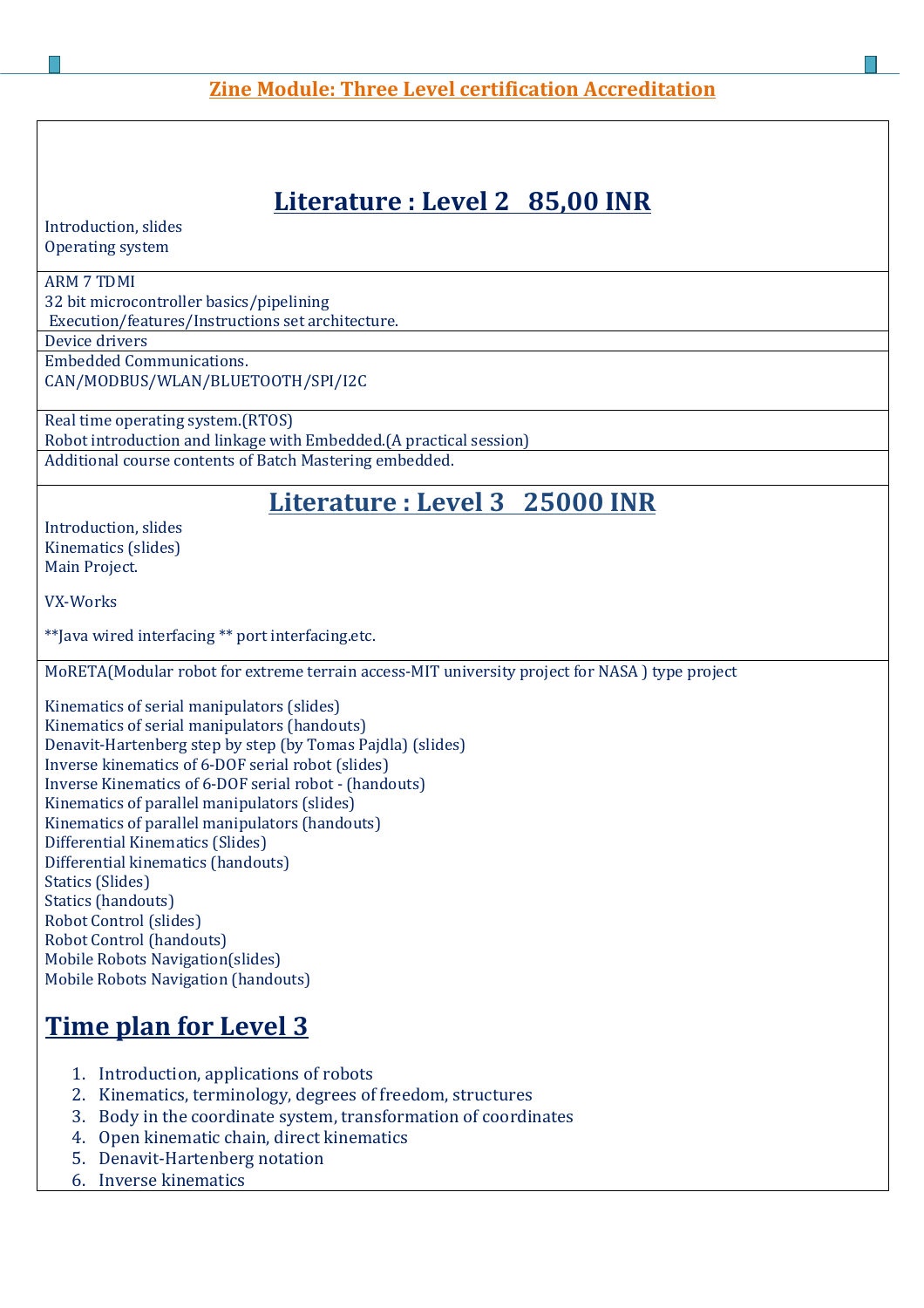- 7. Parallel manipulators
- 8. Example: Analysis of complex kinematic chain with camera in measuring machine
- 9. Differential kinematics, Jacobian
- 10. Differential kinematics, applications, example
- 11. Statics

ı

- 12. Robot control
- 13. Mobile robots navigation
- 14. Applications of robots in industry.

## **Requirements for passing the exam Level 3:**

The total points from labs, an exam test, an exam example, and verbal part of exam are summed together (maximum 100 points) and the final evaluation is determined according standard IERAIL regulation: classification table

- 1. 90+ excellent,
- 2. 80+ very good,
- 3. 70+ good,
- 4. 60+ satisfactory,
- 5. 50+ sufficient,
- 6. 49- fail. Laboratory guide. Easy to read reference Mathematical reference.

### **Industry Oriented Diploma in Hardware, Networking & Security Duration: 15 months**

Level-1: Hardware Level-2: Networking Level-3: Information Security

# Advance Diploma in Computer Application

### 1st Semester **Duration 6 Months**

- Computer Fundamentals- hardware& software Elements
- Operating System MS-DOS
- Introduction of Windows & Information Technology
- Microsoft Word
- Microsoft Excel
- Microsoft Power Point
- Microsoft Access
- Project